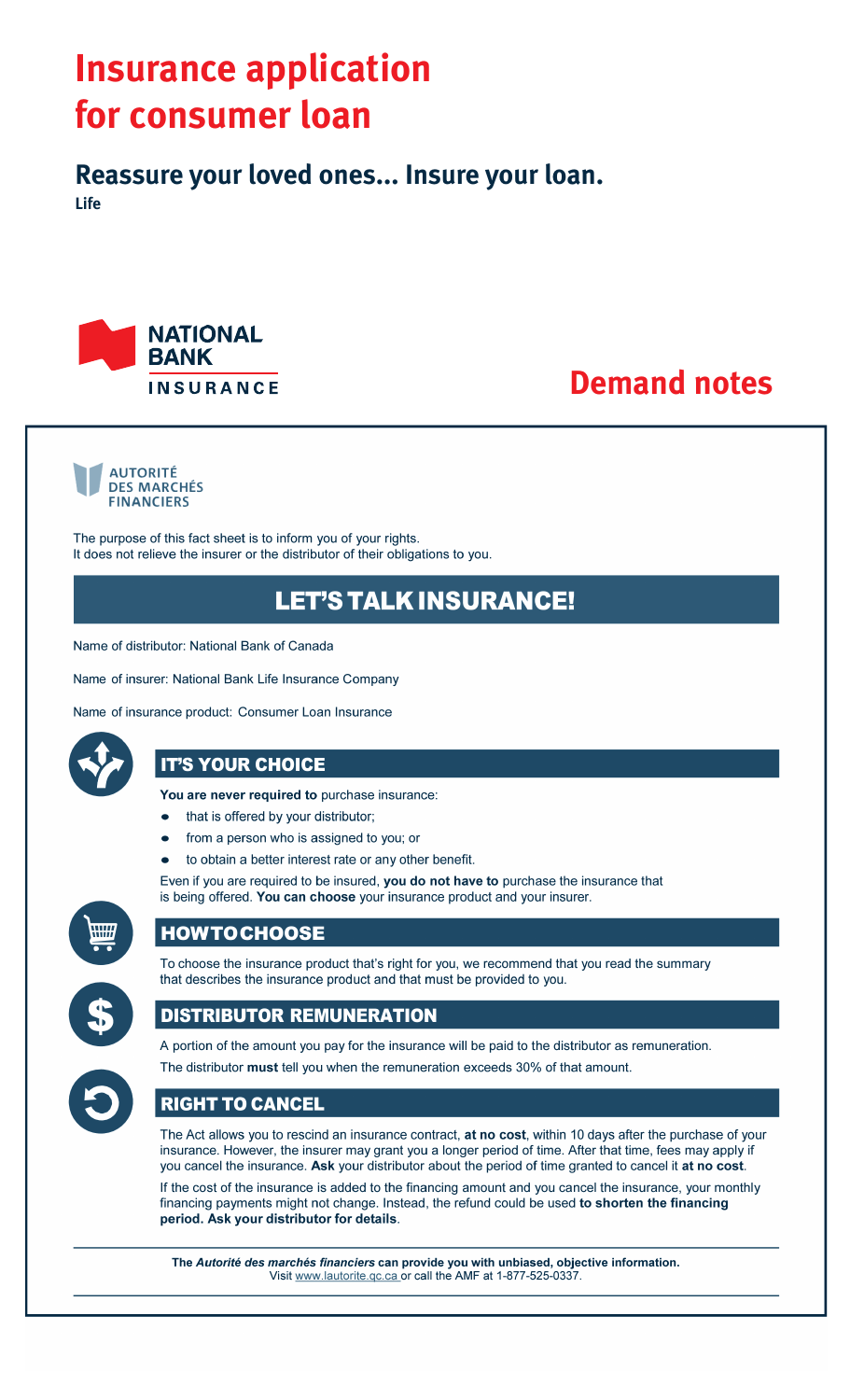

## **Your Certificate of Insurance** Life Insurance

### **DEMAND NOTE**

This certificate attests that all persons who meet the eligibility conditions are insured in accordance with the terms, conditions and provisions of the applicable group insurance Policy, subject to:

- the accuracy of the information provided on the application form;
- the payment of premiums;
- the Insurer's approval of the evidence of insurability, when required.

Any concealment or false declaration on the part of the Insured could result in the cancellation of the insurance.

The Insurer reserves the right to amend the premium pricing schedule at any time. If applicable, the new schedule will apply to all Insureds of this group insurance Policy.

Enrolment in the insurance is optional and the insurance can be cancelled at any time. If the Insured requests to cancel the insurance within 30 days of the date on which the Application was signed, the Insurer will reimburse any premiums paid, if applicable, and the insurance will have never come into effect.

#### **SECTION 1. DEFINITIONS**

**Accident:** Bodily injury, certified by a physician, resulting solely and directly from sudden, external, violent and involuntary causes. **Bank:** National Bank of Canada.

**Hospitalization:** Any period of confinement of at least 48 consecutive hours, following admission to an institution recognized as a hospital in Canada or the United States.

**Insurance Application:** The Insurance Application form of the Insurer duly completed and signed by the applicant.

**Insured:** Anyone who has signed an Insurance Application, has applied for insurance, is eligible and has received an insurance certificate.

**Insured Amount:** The amount chosen by the Insured on applying for coverage as indicated in the Insurance Application, or the Loan balance at the time of the Insured Event if it is lesser while still not exceeding the maximum insurable amount based on the insurance coverage requested in the Insurance Application.

**Insured Event:** Death, in accordance with the applicable group insurance Policy.

**Insurer:** National Bank Life Insurance Company.

**Loan: Demand note** 

Policy: The group insurance Policy applied for in the attached Insurance Application, depending on the type of Loan insured.

**Refinancing:** Any change made to the Loan that results in a higher Loan balance.

**Resident:** Anyone who resides and is domiciled in Canada or the United States and who has lived there for 183 consecutive days during the 12 months prior to signing the Insurance Application.

**Sickness:** A deterioration in health requiring regular, continuing and curative medical care effectively provided by a physician or other professional belonging to a professional health care corporation. Such care must be considered satisfactory by the Insurer.

#### **SECTION 2. ELIGIBILITY**

The applicant must satisfy the conditions listed in the "Eligibility" section of the Application and satisfy the Insurer's requirement with respect to his health. The Insurer may request, if necessary, that a physical examination, electrocardiogram, X-rays, blood tests, urine tests or any other tests, including the test to detect HIV (AIDS) and certain drugs or medication be conducted to assess the risk related to this application. Any fees incurred for a medical examination not required by the Insurer are payable by the Insured.

#### **SECTION 3. EFFECTIVE DATE OF INSURANCE**

The insurance will take effect on the later of the following dates: the date on which the Insurance Application is signed, or the date on which the Loan is approved.

**When evidence of insurability must be submitted to the Insurer and before all the tests or medical forms required by the Insurer are received, benefits are payable only if death results from an Accident and occurs within 120 days of the date on which premium payments start.** This time period is 90 days if any evidence of insurability was never submitted. However, if the death occurs during the application study period and the applicant's application would have been accepted, the benefit will be paid. If the evidence of insurability submitted by an applicant is deemed unsatisfactory by the Insurer, no insurance will be granted to him. If the Insurer refuses to grant insurance coverage, any premiums paid by the applicant shall be reimbursed.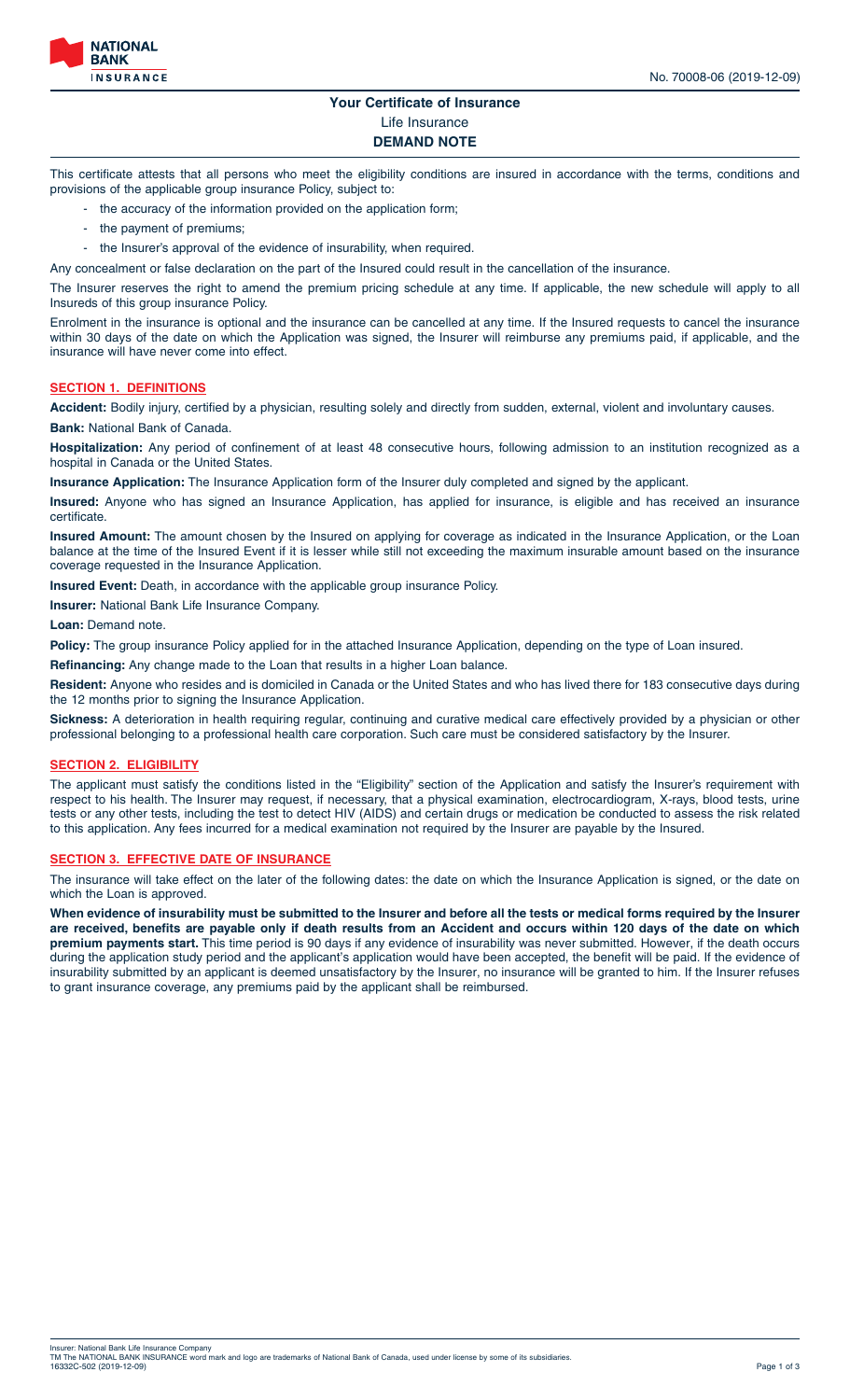

#### **SECTION 4. TABLE OF MONTHLY PREMIUM RATES – DEMAND NOTE**

The Insurer reserves the right to amend the premium pricing schedule at any time. If applicable, the new schedule will apply to all Insureds under the Policy.

| Age $(1)$       | LIFE<br>Per \$1,000 of Initial Amount Insured of the Loan |
|-----------------|-----------------------------------------------------------|
|                 | \$0 to \$500,000                                          |
| 18 to 25 years  | \$0.30                                                    |
| 26 to 30 years  | \$0.30                                                    |
| 31 to 35 years  | \$0.30                                                    |
| 36 to 40 years  | \$0.30                                                    |
| 41 to 45 years  | \$0.30                                                    |
| 46 to 50 years  | \$0.41                                                    |
| 51 to 55 years  | \$0.59                                                    |
| 56 to 60 years  | \$0.82                                                    |
| 61 to 64 years  | \$1.15                                                    |
| 65 to 70 years* | \$1.75                                                    |

\* Applies to renewals only.

(1) At the time of signing the Application.

| Factor based on number of insureds:                                                               |                                                       | Life               |  |
|---------------------------------------------------------------------------------------------------|-------------------------------------------------------|--------------------|--|
| Multiply the premium of the oldest Insured by a variable corresponding to the number of Insureds: |                                                       | 100%<br>I Insured  |  |
|                                                                                                   | 180%<br>2 Insureds                                    |                    |  |
|                                                                                                   |                                                       | 270%<br>3 Insureds |  |
|                                                                                                   |                                                       | 360%<br>4 Insureds |  |
|                                                                                                   |                                                       | 5 Insureds<br>450% |  |
| Add the applicable tax to the premiums:                                                           | The applicable tax rates are available on www.nbc.ca. |                    |  |

### **DEMAND NOTE – CALCULATION OF PREMIUM**

| Age of the oldest Insured                    | Years |  |
|----------------------------------------------|-------|--|
|                                              | Life  |  |
| Monthly premium rate                         | (1)   |  |
| Initial Amount Insured:<br>/ 1,000           | (2)   |  |
| Premium amount (1) x (2)                     |       |  |
| Discount factor (for multiple Insureds)<br>X | $\%$  |  |
| Taxes, where applicable<br>x                 |       |  |
| Life premium                                 |       |  |

#### **SECTION 5. MISSTATEMENT OF AGE OR SEX**

Age is determined according to the age of the Insured on his last birthday. If the age or sex of an Insured is incorrectly stated, the benefit payable will be adjusted to the amount that would have been paid for the Insured's actual age or sex according to the premiums effectively paid, without exceeding the benefits payable. If the age of the Insured exceeds the maximum age covered by the insurance, no benefit will be payable under said insurance. In such cases, the amount of premiums paid in excess, if applicable, shall be reimbursed.

#### **SECTION 6. REFINANCING OF A LOAN**

For the Refinancing of a Loan by the Bank, a new Application must be completed and submitted to the Insurer. The terms and conditions of the new insurance application, including all restrictions and exclusions, apply, i.e., premium rates, client's age and amount of the loan as at the date the new application is signed. However, if the Application is refused, the Insurer may, on receipt of a written request from the client within 90 days of the notice of refusal, maintain the insurance under the terms and conditions of the new Application (further to an analysis of the file and subject to the veracity of the information provided). The insurance amount maintained will be equivalent to the insured balance of the former Loan.

#### **SECTION 7. LIFE INSURANCE BENEFITS**

In case of death, the Insurer will pay the Bank the death benefit according to the following rules:

**Demand note:** Unpaid balance calculated at time of death, plus all accrued interest since the date of death. The balance does not include any past due principal, interest or premiums as at the date of death.

#### **SECTION 8. MAXIMUM BENEFITS**

The benefits payable cannot, under any circumstances, exceed the maximum amount provided for all Insured loans of the same type. Life: \$500,000

If the premiums have been paid for benefits exceeding the maximum amount of benefits payable, the difference in premiums shall be reimbursed.

#### **SECTION 9. TWO OR MORE INSUREDS**

Two or more Insureds can be covered under the same Loan. For life insurance, the benefit is payable for the first Event only.